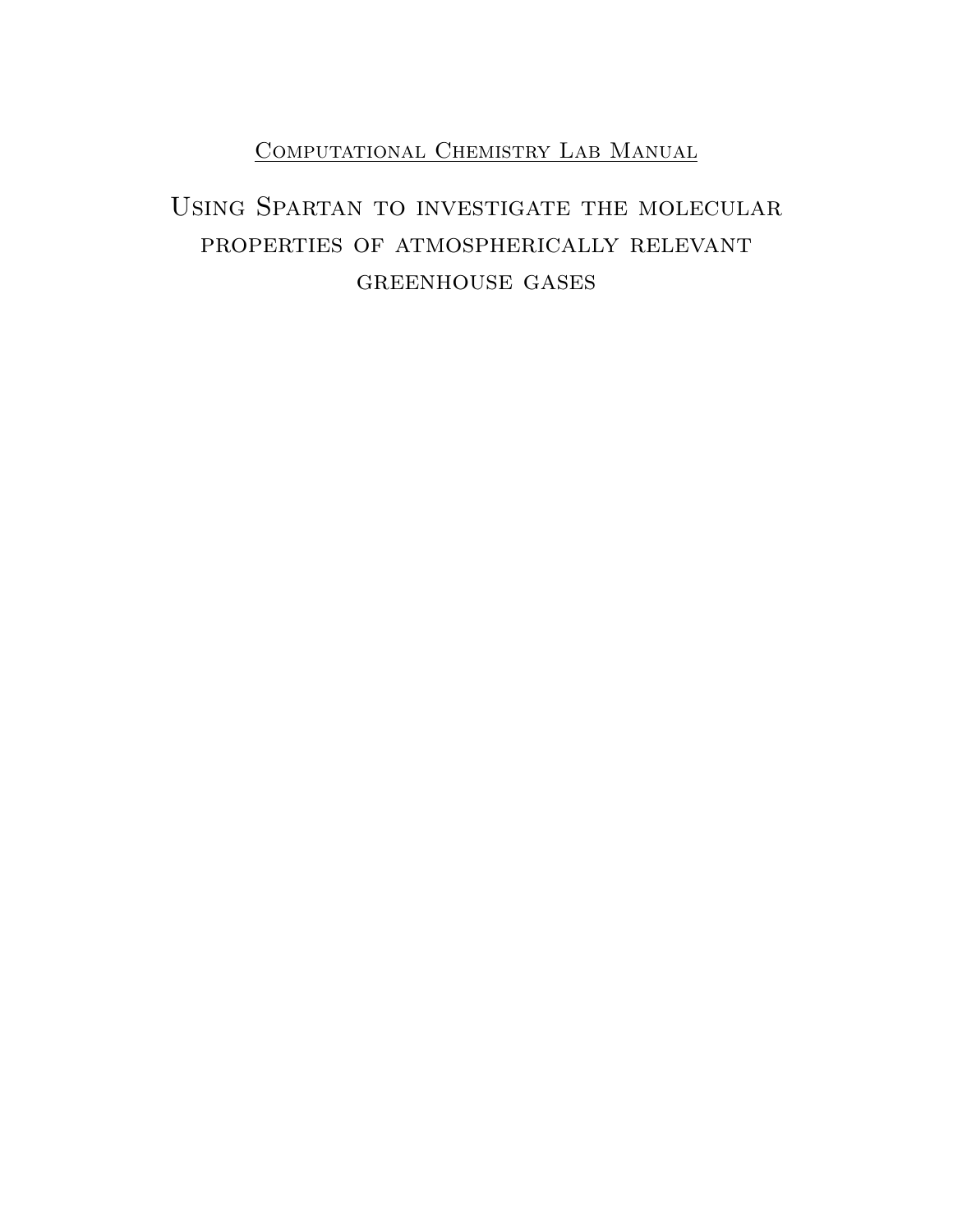# Contents

| $\mathbf{1}$            |     | Introduction   |                                                                                 | 3              |
|-------------------------|-----|----------------|---------------------------------------------------------------------------------|----------------|
| $\overline{2}$          |     |                | Building the molecule                                                           | 3              |
|                         | 2.1 |                | About changing representation $\&$ rotating/translating the molecule.           | 6              |
| $\overline{\mathbf{3}}$ |     |                | Geometry Optimization & Vibrational analysis                                    | $\overline{7}$ |
|                         | 3.1 |                | Determining the geometrical parameters (bond lengths $\&$ bond angles)          | 9              |
|                         |     | 3.1.1          | Comparing computed bond distances and angles with experi-                       |                |
|                         |     |                |                                                                                 | 10             |
|                         | 3.2 |                | Retrieving the computed vibrational frequencies                                 | 10             |
|                         |     | 3.2.1          | Comparing the frequencies calculated at the different level of                  |                |
|                         |     |                | theory with experimental data $\ldots \ldots \ldots \ldots \ldots \ldots$       | 10             |
| $\overline{4}$          |     |                | Charge distribution                                                             | 11             |
|                         | 4.1 |                | Computing surface representations of electronic properties                      | 11             |
|                         | 4.2 |                | Retrieving the results of the surface calculation $\ldots \ldots \ldots \ldots$ | 11             |
| $\bf{5}$                |     |                | Sketching the dipoles                                                           | 12             |
| 6                       |     |                | Which normal modes are IR active?                                               | 12             |
| $\overline{7}$          |     |                | Do the frequencies of the IR active modes overlap with Earth's black-           |                |
|                         |     | body spectrum? |                                                                                 | 13             |
| 8                       |     |                | Appendix $A - Basis$ Sets                                                       | 14             |
| 9                       |     |                | Appendix B - Molecular Property Surfaces                                        | 15             |
|                         |     |                | 10 Appendix C - Earth's Blackbody Spectra                                       | 16             |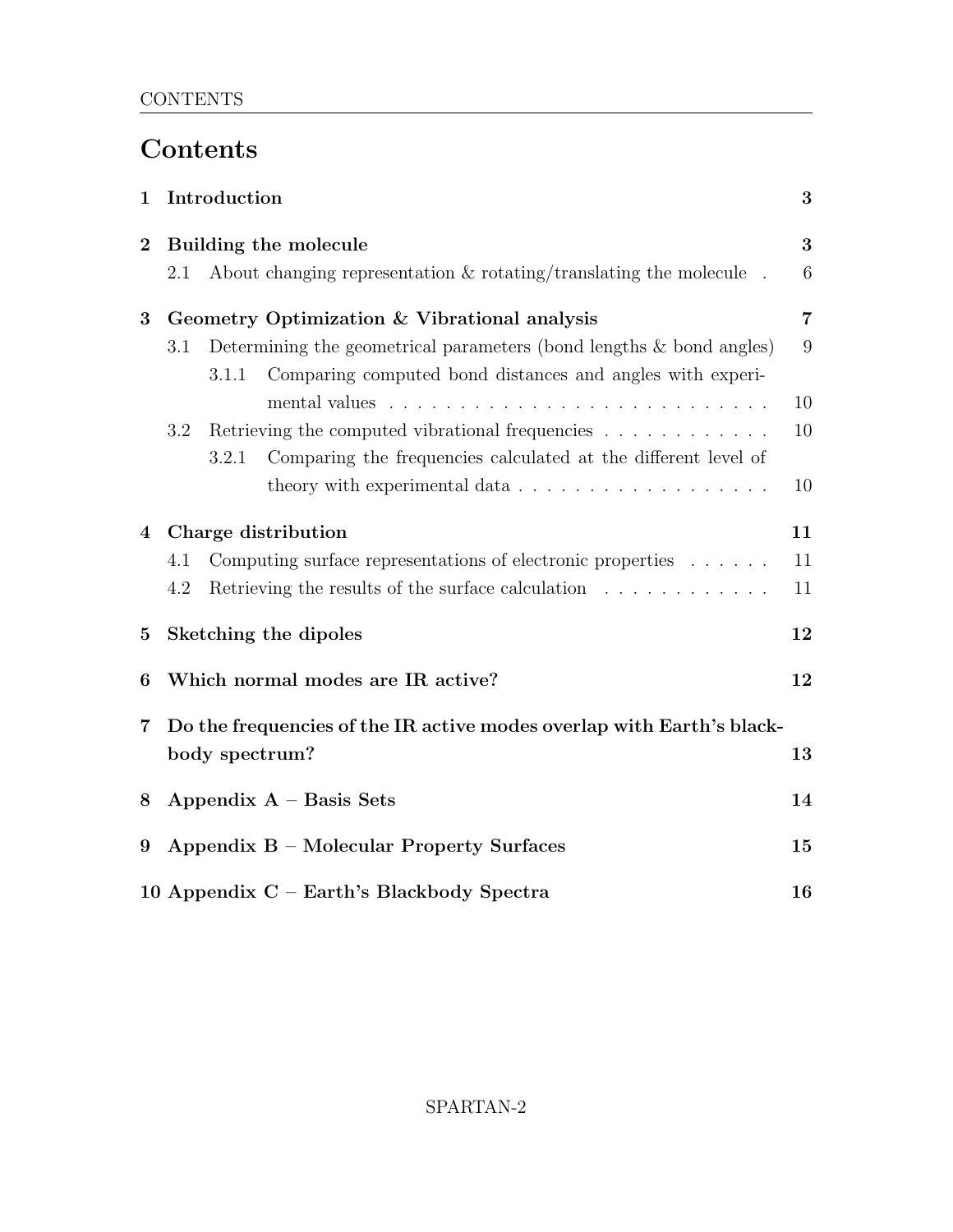### 1 Introduction

The present document will guide you through the set up and actual computation process. Computations will be carried out using the SPARTAN suite of codes in its Microsoft Windows release Spartan ES 1.0.2.

Please note that throughout the present document the word "click" refers to the use of the mouse. Left or right click will mean that you are supposed to press down the left or right button on your mouse, respectively. Additionally, technical terminology that strictly refers to the graphical interface you are using will be reported within quotation marks or in a different font.

The first portion of this document is dedicated to guiding you through the process of building the molecule you have been asked to simulate. The model molecule that will be used in this example is  $CO<sub>2</sub>$ . Carbon dioxide is a linear molecule with a central carbon atom and two oxygen atoms each double bonded to C.

Two sections on the actual computation will follow. The first of these details optimizing the geometry of and calculating vibrational frequencies. A further section guides calculating the distribution of charges and visualizing the electron density. Finally, the last two sections will guide you to connect the results you have obtained with the IR activity of your molecule. A technical appendix closes the document.

We will practice the entire procedure together on  $CO<sub>2</sub>$ , and then you will repeat the whole process individually for  $H_2O$ ,  $N_2O$ , and  $O_3$ .

Here are the steps you will have to follow to build your molecule (exemplified with  $CO<sub>2</sub>$ ).

### 2 Building the molecule

- 1. log on the machine using the username and password that you will be given
- 2. left double click on the icon Apps on your desktop, a window corresponding to the App(lication)s folder will appear
- 3. left double click on the 02SpartanES icon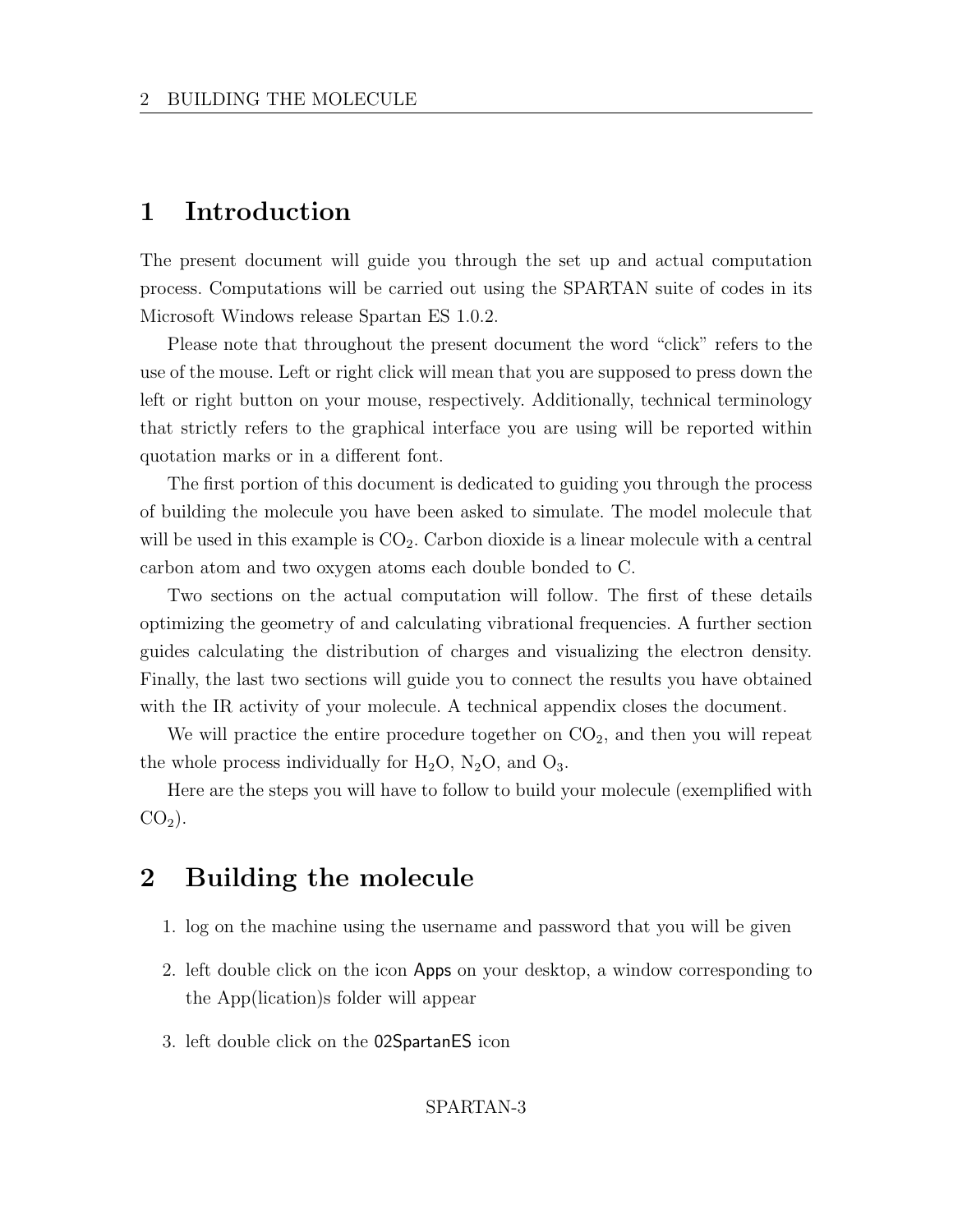#### 2 BUILDING THE MOLECULE

4. the following window will appear:



- 5. to build your molecule click with the left mouse button on File from the menu bar,
	- click on New from the menu which will appear,
- 6. the "entry builder screen" depicted below will appear:

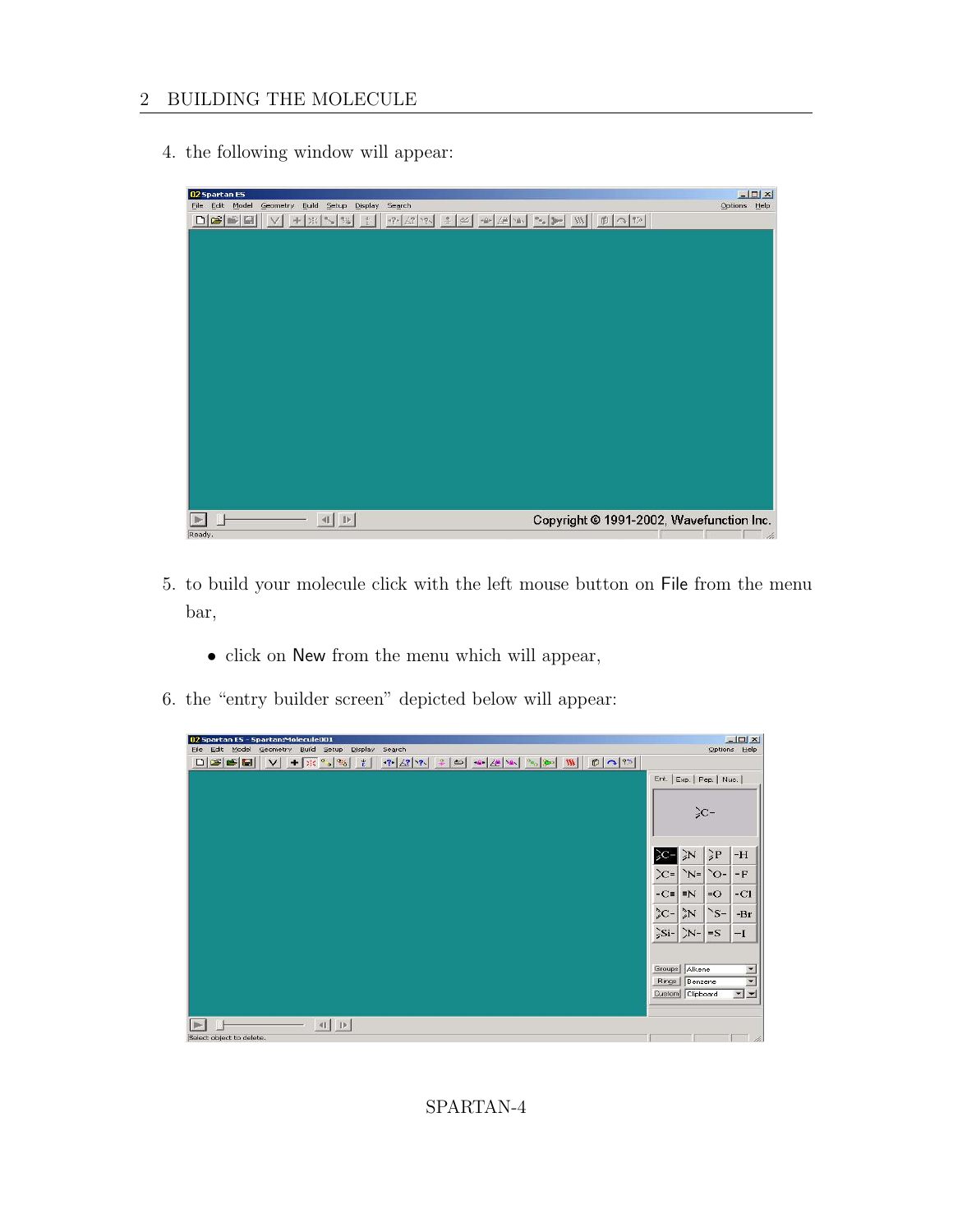- 7. The "entry builder screen" is divided into two portions (beneath the File, Edit, Model, etc. menu bar):
	- (a) the "work area" (solid color portion on the left of the window);
		- at the top of the "work area" is the toolbar. You can point your mouse (without clicking) on its different icons to visualize their functions as a small "post-it"-like yellow note appears close to where you are pointing the cursor.
	- (b) the "model kit" (on the right).
		- at the top of the "model kit" are the Ent. (Entry), Exp. (Expert), etc. bookmarks. By default the Ent. bookmark is selected. The Ent. portion of the "model kit" contains a certain number of atomic fragments and, in some cases, their possible states of hybridizations.
		- Left click on the Exp. bookmark, the "model kit" will change similarly to what shown in the figure below:



- 8. to build the  $CO<sub>2</sub>$  molecule left click on the C atom on the periodic table displayed in the "model kit" (with the Exp. bookmark selected).
- 9. Left click on the appropriate button below the periodic table displayed in the "model kit" representing the kind of valence configuration you desire to have for your atom (in the present case left click on the -·- button).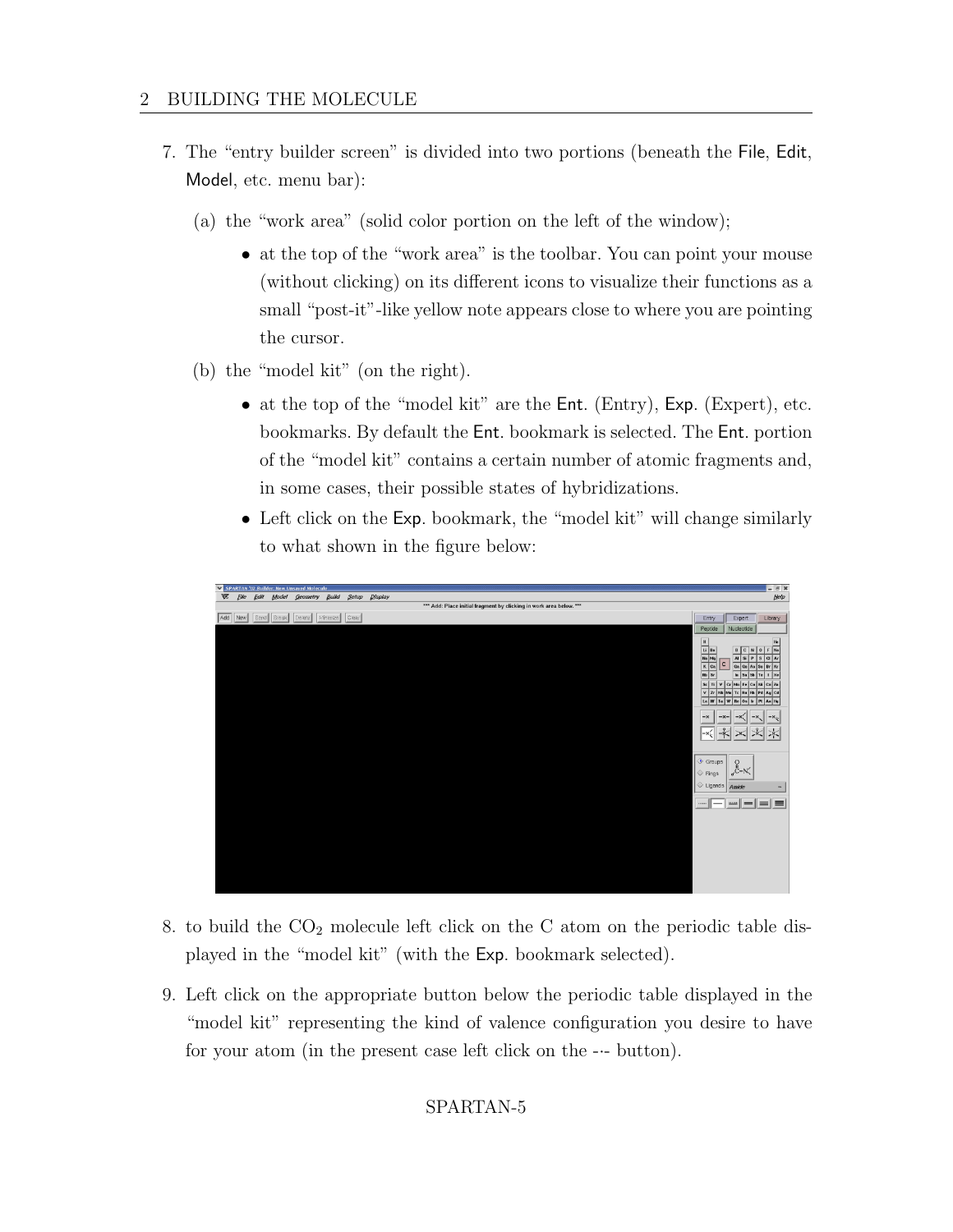- 10. Left click on the "work area" (solid color portion on the left of the window) to place the selected atom.
- 11. Left click on the "model kit" to select the next atomic fragment to add to the unfilled valences of your original atomic choice.
	- NOTE: Any unfilled valences will automatically be converted to hydrogen atoms upon exiting.

In the present case the next atom is oxygen and the valence configuration is given by the  $\cdot\cdot$  button.

- 12. On the "work space" left click (one at a time) on the empty valences of the atomic fragment displayed (C) to add the newly selected fragments (O).
- 13. Left click on the Minimize icon on the toolbar on top of the "work area" (or on Minimize in the Build pull down menu).
- 14. You have built your molecule!!! Now left click on File from the upper menu bar and select Save As; choose SaveHere as the destination directory.
- 15. a window will appear with the cursor blinking in the appropriate location: enter the name with which you desire to call your molecule (CO2, for example). And left click on Save As button.

Remember to add your name to the title of your job (i.e., CO2 myname)

## 2.1 About changing representation & rotating/translating the molecule

Now that we have built the structure let's familiarize with the different, possible representations of the molecule on your screen:

1. Left click on the Model button on the menu bar and select from the pull down menu, which will appear, the graphical representation of the molecule you prefer, for example: Wire, Ball and Wire, etc. (you can try several to see how do they differ from one another).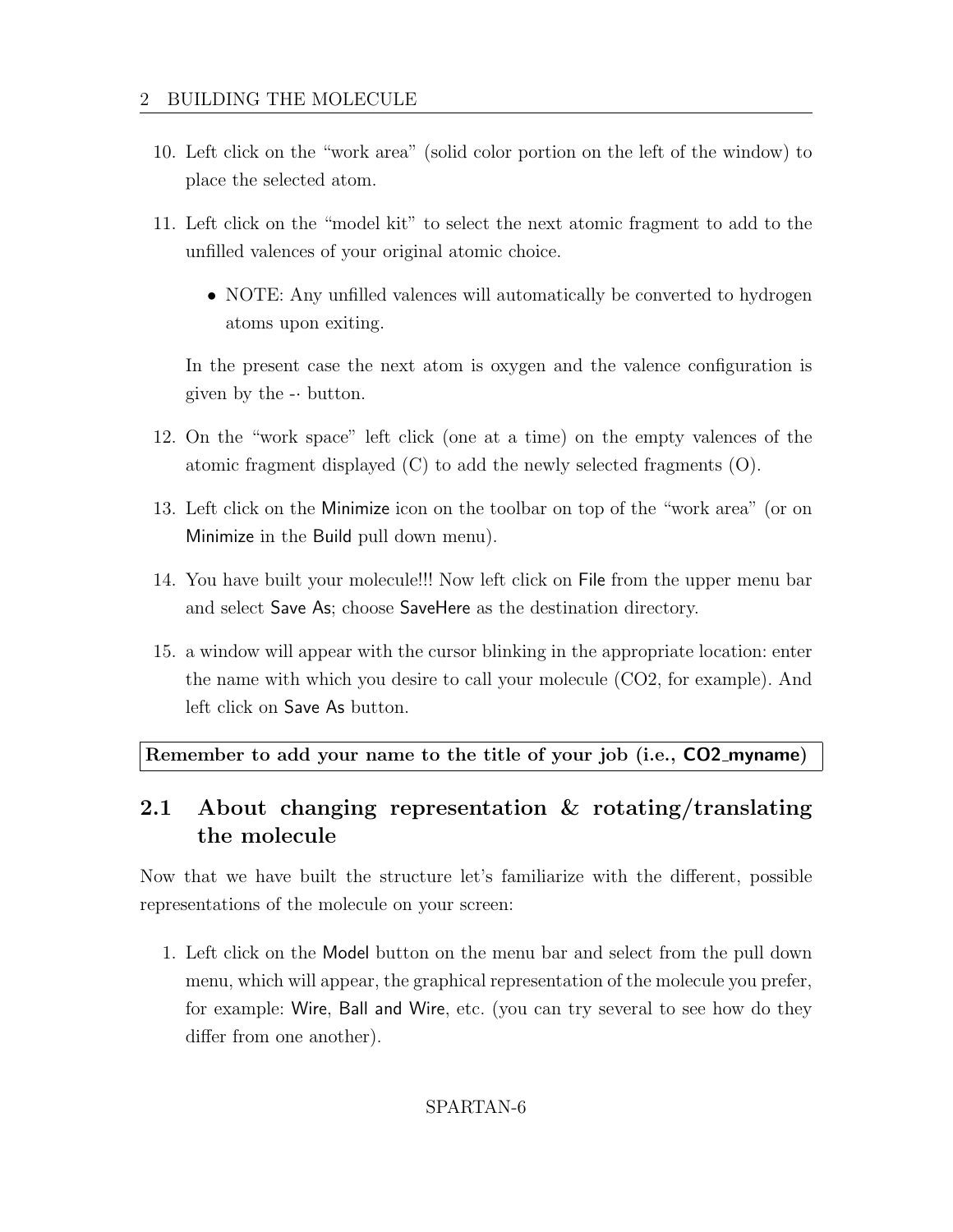### 3 GEOMETRY OPTIMIZATION & VIBRATIONAL ANALYSIS

2. The model (shown below) of the molecule can be manipulated: rotated, translated and zoomed.

rotate: drag the mouse while clicking on the left mouse button;

translate: drag the mouse while pressing its right button;

zoom: drag the mouse while pressing its right button and holding down the Shift key on the keyboard.



# 3 Geometry Optimization & Vibrational analysis

- 1. To start the actual computation (i.e., the minimization of the conformer you have recently generated) left click on the Setup button of the menu bar. And select (left click) Calculations from the pull down menu that has appeared under the Setup button.
- 2. A pop up window will appear as in the figure below: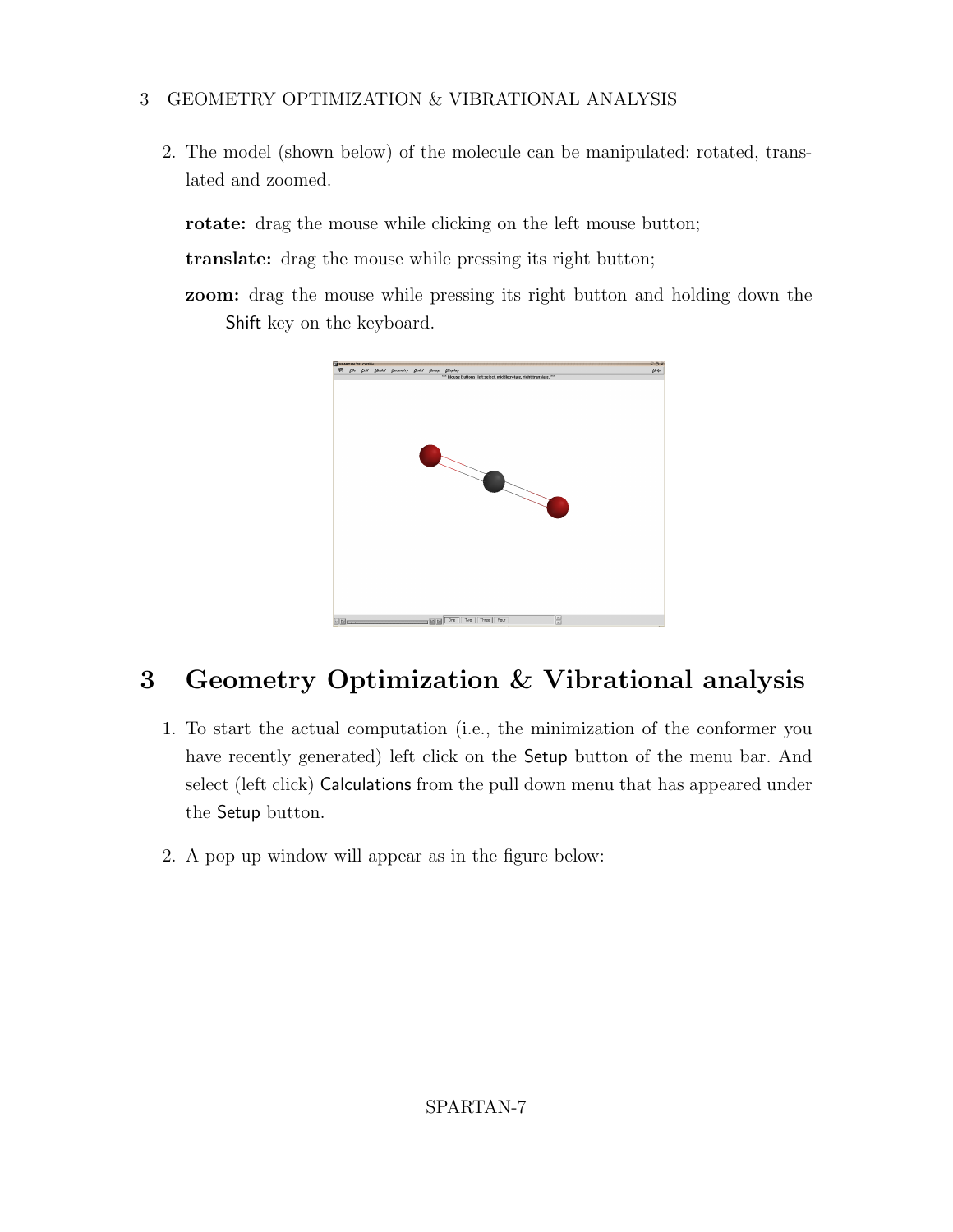#### 3 GEOMETRY OPTIMIZATION & VIBRATIONAL ANALYSIS

| Calculate:            | Equilibrium Geometry<br>$\blacktriangledown$<br><b>Spartan ES</b><br>with Semi-Empirical<br>AM1      |
|-----------------------|------------------------------------------------------------------------------------------------------|
| Start from:   Initial | geometry.                                                                                            |
|                       | Subject to:     Constraints   Frozen Atoms   Symmetry<br>奇<br>Total Charge: Neutral                  |
|                       | Multiplicity: Singlet<br>÷<br>Compute:   $\Box$ E. So $\Box$ LogP $\Box$ Freq. $\Box$ Elect. Charges |
| Print:                | Orbitals & Energies □ Thermodynamics □ Vibrational Modes □ Atomic Charges                            |
|                       |                                                                                                      |

The different fields on the Calculations window are explained below:

• Calculate: should be set to Equilibrium Geometry meaning that the geometry you have just sketched out is optimized along the energy hypersurface of the molecule until a minimum of such surface is found.

suggestion for discussion: would such a minimum necessarily represent the equilibrium structure?

• with: You can choose from the following models: Molecular Mechanics, Semi-Empirical, Hartree-Fock

Each combination of model keywords (such as Semi-empirical and either AM1 or PM3, or Hartree-Fock and  $3-21G(*)$  refers to a particular model chemistry intended to use for the computation.

#### We will be using the Hartree-Fock model.

– Basis Set: If you have selected under the Model section the Hartree-Fock theory you will be able to choose from the following basis sets<sup>1</sup>:  $STO-3G, 3-21G(*), 6-31G*, 6-31G**, 6-31+G*, 6-311G*, 6-311+G**.$ Note: In the Basis set pull down menu the basis are generally ordered from smaller to larger. In choosing a basis set the following consideration should be kept in mind. Larger basis sets more accurately approximate the orbitals by imposing fewer restrictions on the location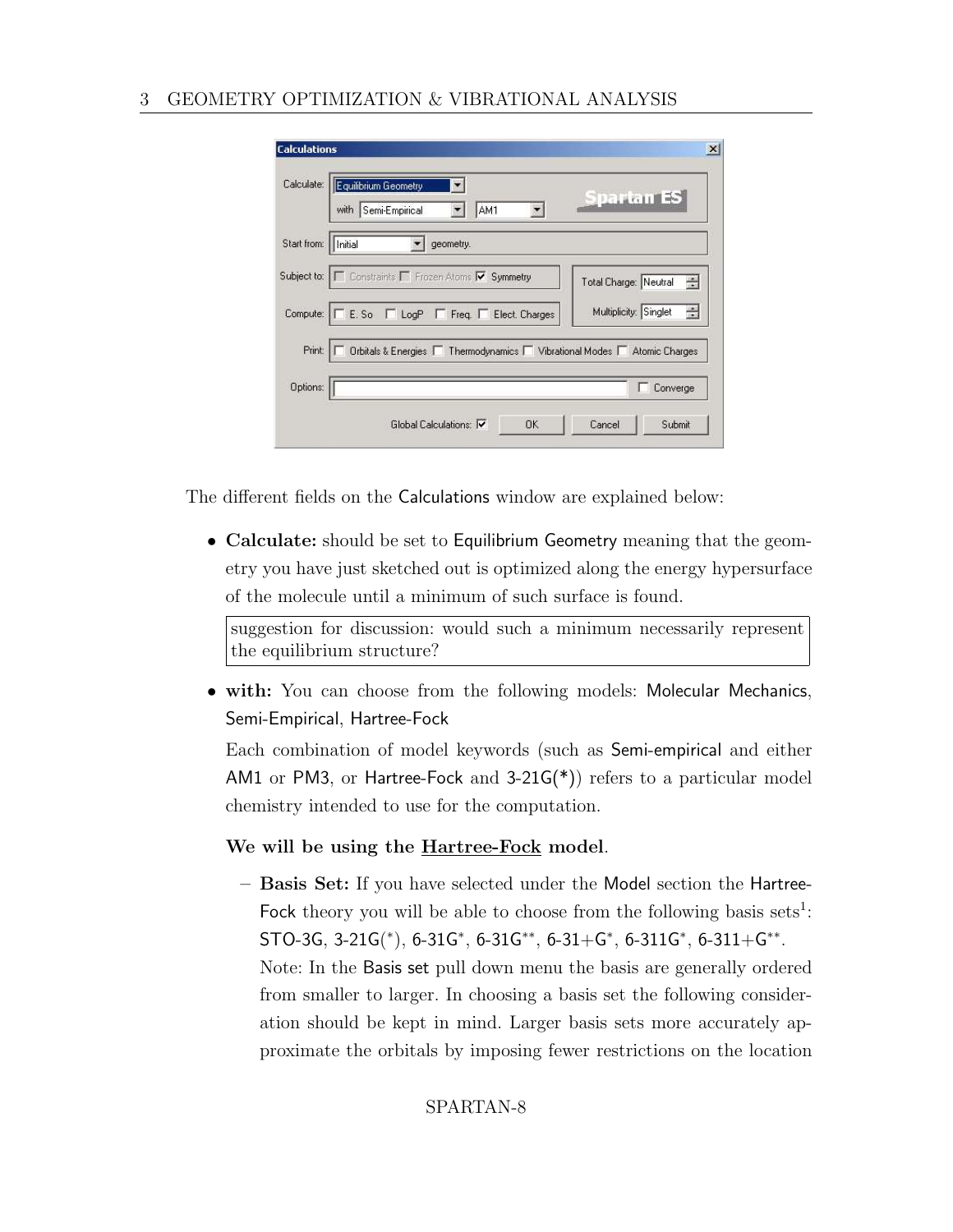of the electrons in space. At the same time larger basis sets drastically augment the computation efforts: the larger the basis the better the accuracy, the smaller the basis set the faster the computation. Therefore a practical choice between accuracy and computational feasibility has to be made (this is especially true for molecular systems larger than  $CO<sub>2</sub>$ ). For a very brief explanation of the basis sets nomenclature, see Appendix A.

Choose the 6-31G<sup>∗</sup> basis set for all of your calculations.

- Start From: ... geometry Make sure that Initial is selected.
- Compute: Check the Frequencies and Electrostatic Charges boxes.
- Total Charge: Here you have to enter the total charge of the system. Make sure that Neutral is selected.
- **Multiplicity:** In short, the multiplicity is the number of unpaired spins  $+$ 1. Make sure that Singlet is selected if your molecule is a closed shell one.
- Print: Select all.
- Remember to check the **Converge** box.
- 3. Left click on Submit button to start the computation.

## 3.1 Determining the geometrical parameters (bond lengths & bond angles)

You may have noticed that in performing the optimization the bond lengths (and angles where applicable) have changed. To visualize the geometrical information regarding the molecule you have just optimized, use the options in the Geometry pull down menu: To visualize the geometrical info regarding the molecule you have just optimized select from the pull down menu of the Geometry button of the menu bar the following:

Measure Distance then left click on the first atom of the couple of which you want to know the relative distance (the selected atom will change color), hence left click on the second atom (this too will change color), a number, corresponding to the distance in Angstrom, will appear on the bottom right of the "work area" (alternatively, if the two atoms are bonded try left clicking on the bond).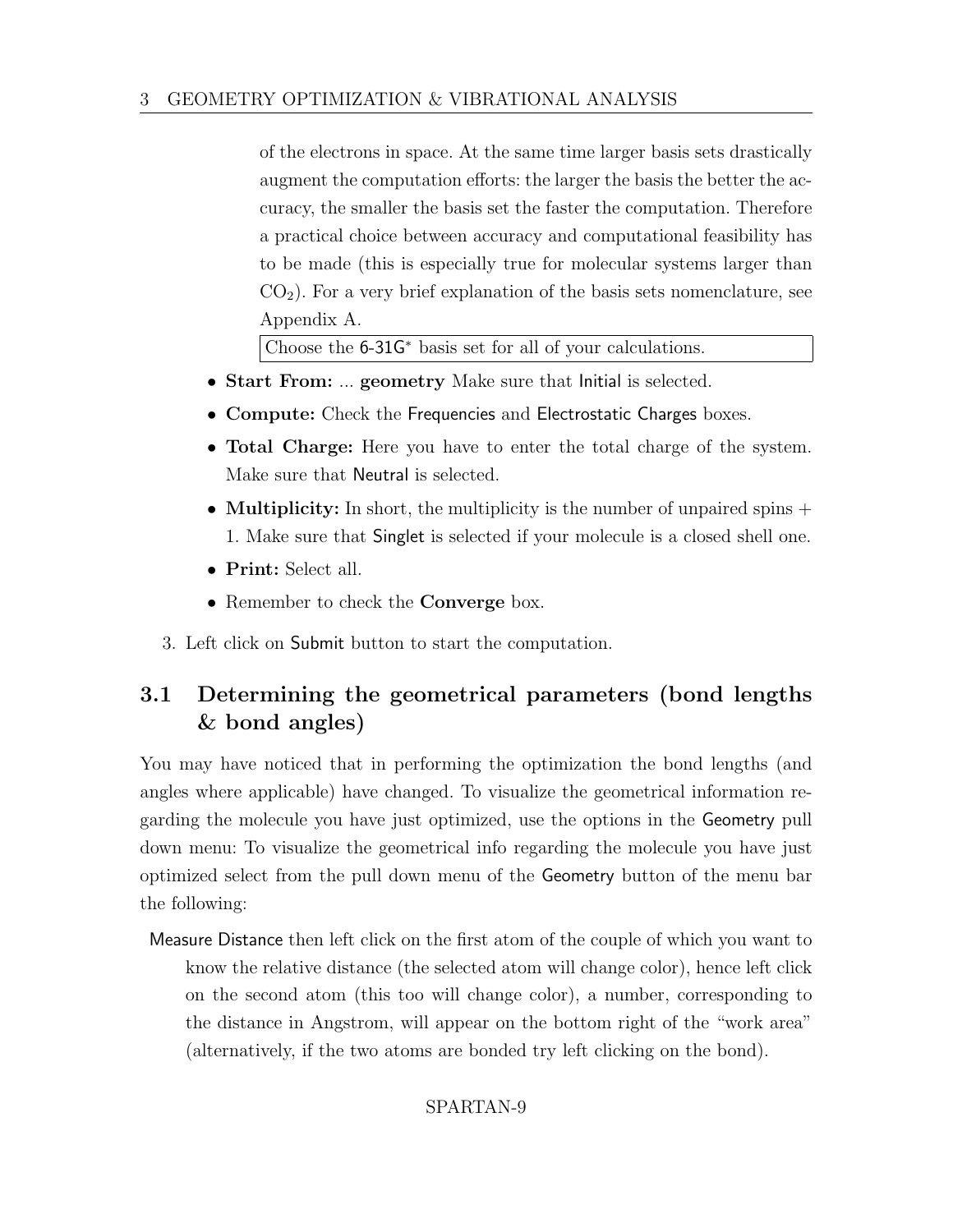Measure Angle works similarly: to measure an angle you will click on three atoms.

Annotate the computed values for all bond lengths and angles in the appropriate locations in the chart on your worksheet.

### 3.1.1 Comparing computed bond distances and angles with experimental values

- 1. As it was shown above collect the bond distances (and angles).
- 2. Now open your web browser and go to http://www.hbcponline.com/ which is the on-line version of the CRC Handbook of Chemistry and Physics on the left column of the webpage is the Table of Contents. Click on Section 9: Molecular Structure and Spectroscopy, and then "Structure of Free Molecules in the Gas Phase". Find the experimentally measured bond lengths and angles of the molecules you are working with (note:  $CO<sub>2</sub>$  is listed under "carbon dioxide" in part 2 of the table of experimental data), and enter them in the appropriate locations on your worksheet.
- 3. How do your computed results compare with the experimental values?

## 3.2 Retrieving the computed vibrational frequencies

On the Spartan main window click on Display on the menu bar and choose Vibrations. A window will pop up with the list of frequencies. Record the frequencies in the appropriate table in your worksheet.

### 3.2.1 Comparing the frequencies calculated at the different level of theory with experimental data

- 1. Open a web browser and go to http://webbook.nist.gov/chemistry/form-ser.html
- 2. Enter the formula of your molecule and select "Vibrational & electronic energy levels" from Other Data.

Annotate the experimental values of the frequencies for the most abundant isotopomer (e.g.,  ${}^{12}C^{16}O_2$ ) in the appropriate locations in the chart on your worksheet.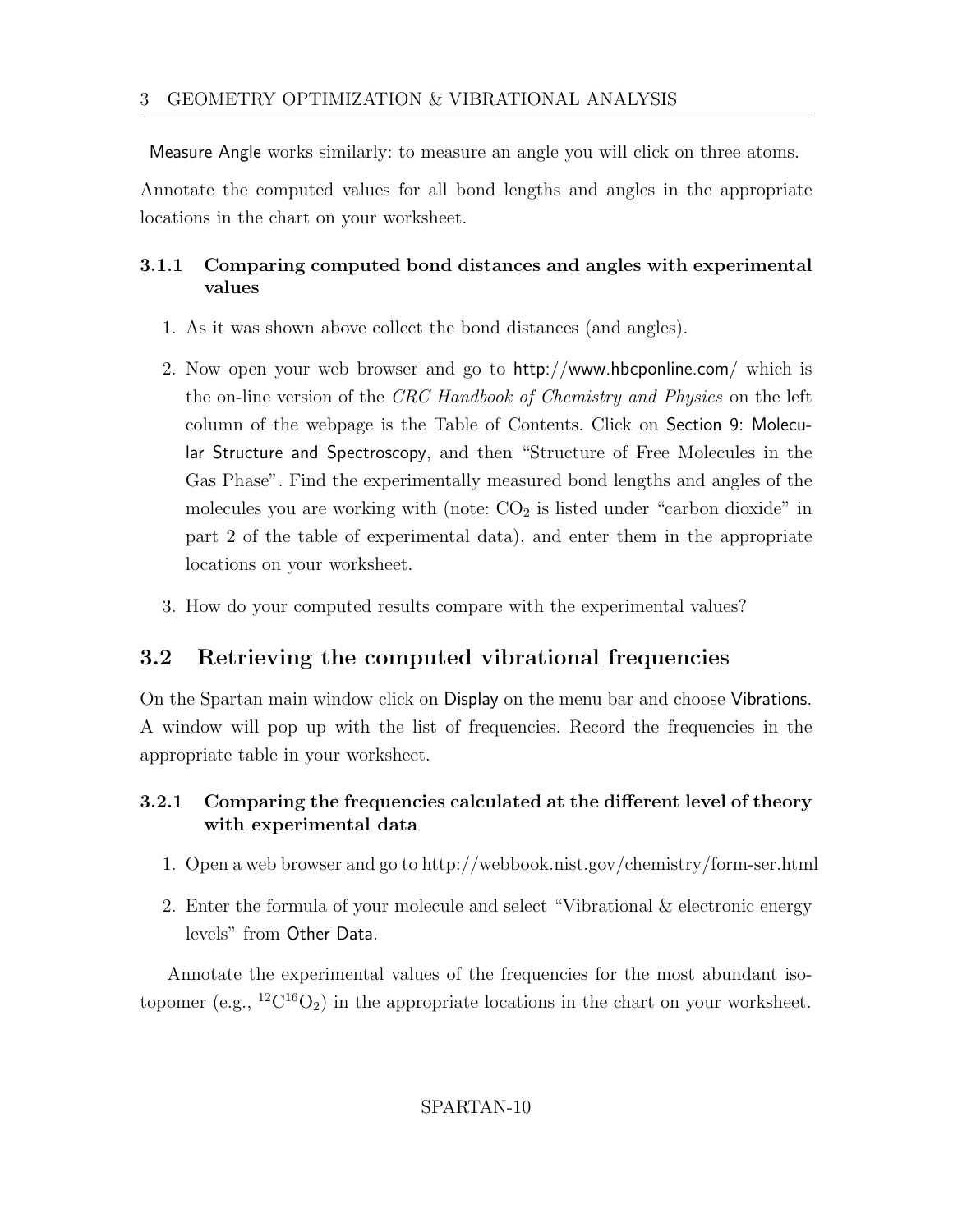# 4 Charge distribution

To visualize the charge distribution from the Model button on the menu bar select Configure from the pull down menu and check the Electrostatic charge box. The partial charges will appear close to the atoms on your display.

A useful way to depict the charge distribution of your molecule is via electrostatic potential surfaces.

### 4.1 Computing surface representations of electronic properties

The different types of surfaces include HOMO, LUMO, Electron Density, and Potential. For an explanation of the different kinds of surfaces, please refer to Appendix B.

You will calculate an electrostatic potential surface.

- 1. Left click on Setup button of the menu bar and select Surfaces. A window will appear. Click on the Add button.
- 2. To compute the electron density: set the Surface: field to Density, then set the Property: field to Potential, you can leave the Resolution at medium. Left click on OK.
- 3. Left click on Setup button of the menu bar and select Submit. A window will appear informing you that the computation has been submitted. Left click on OK.
- 4. A window will appear when the computation is completed (left click on its OK button).

### 4.2 Retrieving the results of the surface calculation

- 1. Left click on the Display button on the menu bar.
- 2. From the pull down menu that will appear select Surfaces.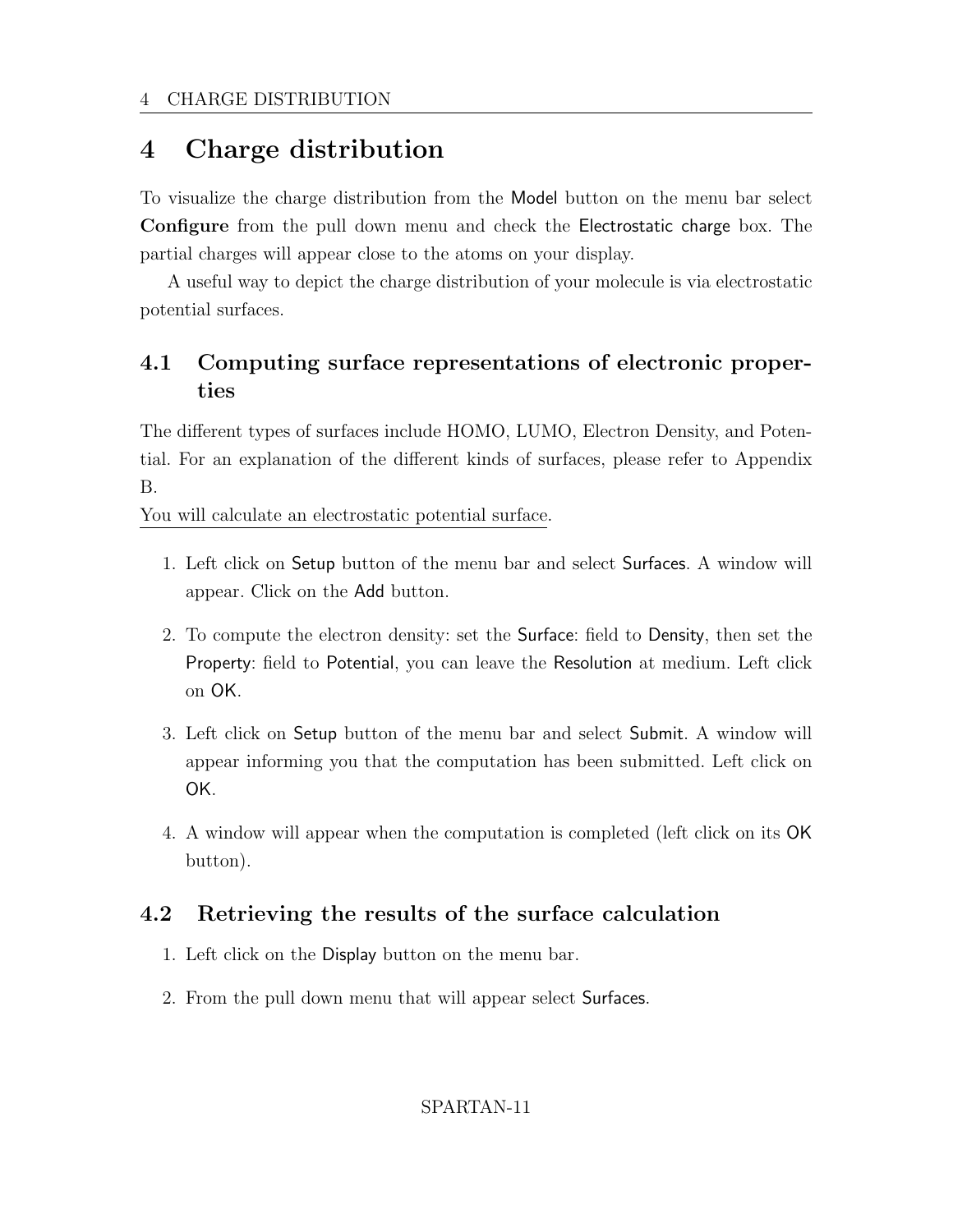- 3. A window will appear: check on the box on the left of the surface you have computed and the electronic density will appear on the main window. You can manipulate the molecule (rotate, translate, zoom).
- 4. To visualize the molecule (and the labels indicating the partial charges) under the electron density surface you can change the surface texture property from solid to mesh or transparent by clicking on the solid surface displayed and selecting Properties from the menu Display, and choosing the desired Style.

Remove the surface deselecting the box on the window Surfaces.

# 5 Sketching the dipoles

Using the partial molecular charges computed as explained above  $(i.e., from the Model)$ button on the menu bar select Configure from the pull down menu and check the Electrostatic charge box), draw a diagram of the molecule along with the bond dipoles you predict from the charges.

Compare your sketched dipole with the dipole computed from Spartan, which can be visualized as follows:

- select Display menu and select Properties.
- the Molecule Properties window will appear.
- check the Dipole box.
- the dipole vector will appear.

Note: to better see the vector representing the dipole of the molecule, it is advisable to switch to the Ball and Wire molecular representation, this can be done by choosing the Model menu and selecting Ball and Wire.

# 6 Which normal modes are IR active?

1. Now you will animate the vibrational modes whose frequencies you recorded previously on your worksheet. Click on Display on the menu bar and choose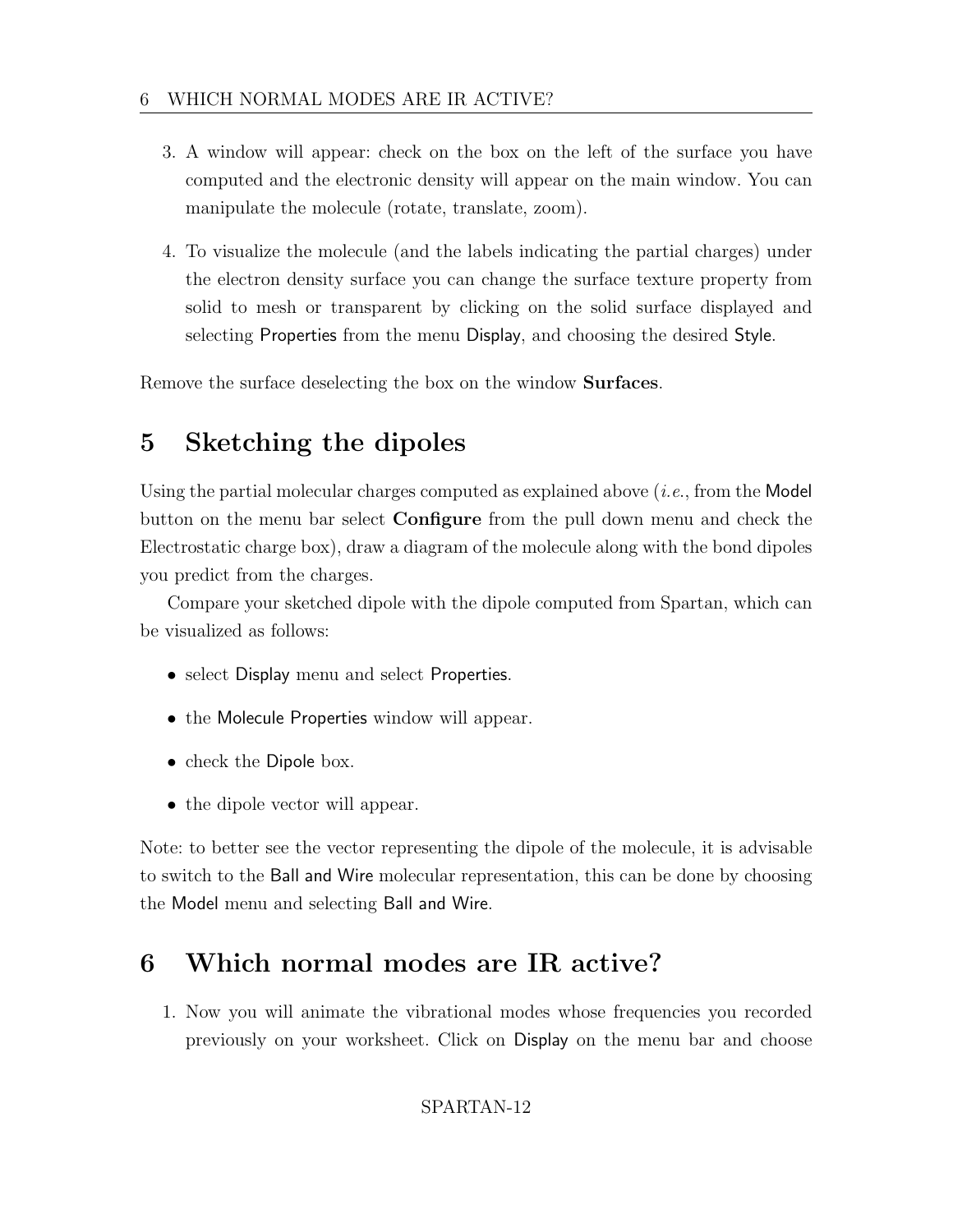### 7 DO THE FREQUENCIES OF THE IR ACTIVE MODES OVERLAP WITH EARTH'S BLACKBODY SPECTRUM?

Vibrations, a window will pop up with the list of frequencies, check, one at a time, the boxes on the left of the frequency value. The picture of the molecule on your screen will undergo the vibration corresponding to the frequency you have checked.

2. Identify which of the normal modes change the electrical dipole of the molecule (i.e., are IR active).

# 7 Do the frequencies of the IR active modes overlap with Earth's blackbody spectrum?

In order for a molecule to be a potent greenhouse gas, it must have IR active vibrational modes, and those modes should have frequencies that overlap with Earth's blackbody radiation spectrum (reproduced from Baird and Cann's Environmental Chemistry textbook in Appendix C; note that the spectrum is plotted as a function of wavelength in  $\mu$ m). In this last part of the exercise, you will determine which modes in each of the molecules considered meet these criteria:

- For each IR active mode in each molecule, convert the *experimentally measured* frequencies you looked up in the NIST database from  $cm^{-1}$  to  $\mu$ m. To do this, take the reciprocal of the frequency in cm<sup>−</sup><sup>1</sup> to get the wavelength in cm, and then multiply by  $10^4$  (the number of  $\mu$ m per cm). Record the values on your worksheet.
- Indicate on your worksheet whether or not the wavelengths corresponding to the vibrational frequencies of the IR active modes overlap with Earth's theoretical blackbody spectrum (Appendix C). You may consider any modes occurring at wavelengths less than 7  $\mu$ m as not overlapping significantly with Earth's blackbody spectrum.

Now repeat this whole procedure for  $H_2O$ ,  $N_2O$ , and  $O_3$ .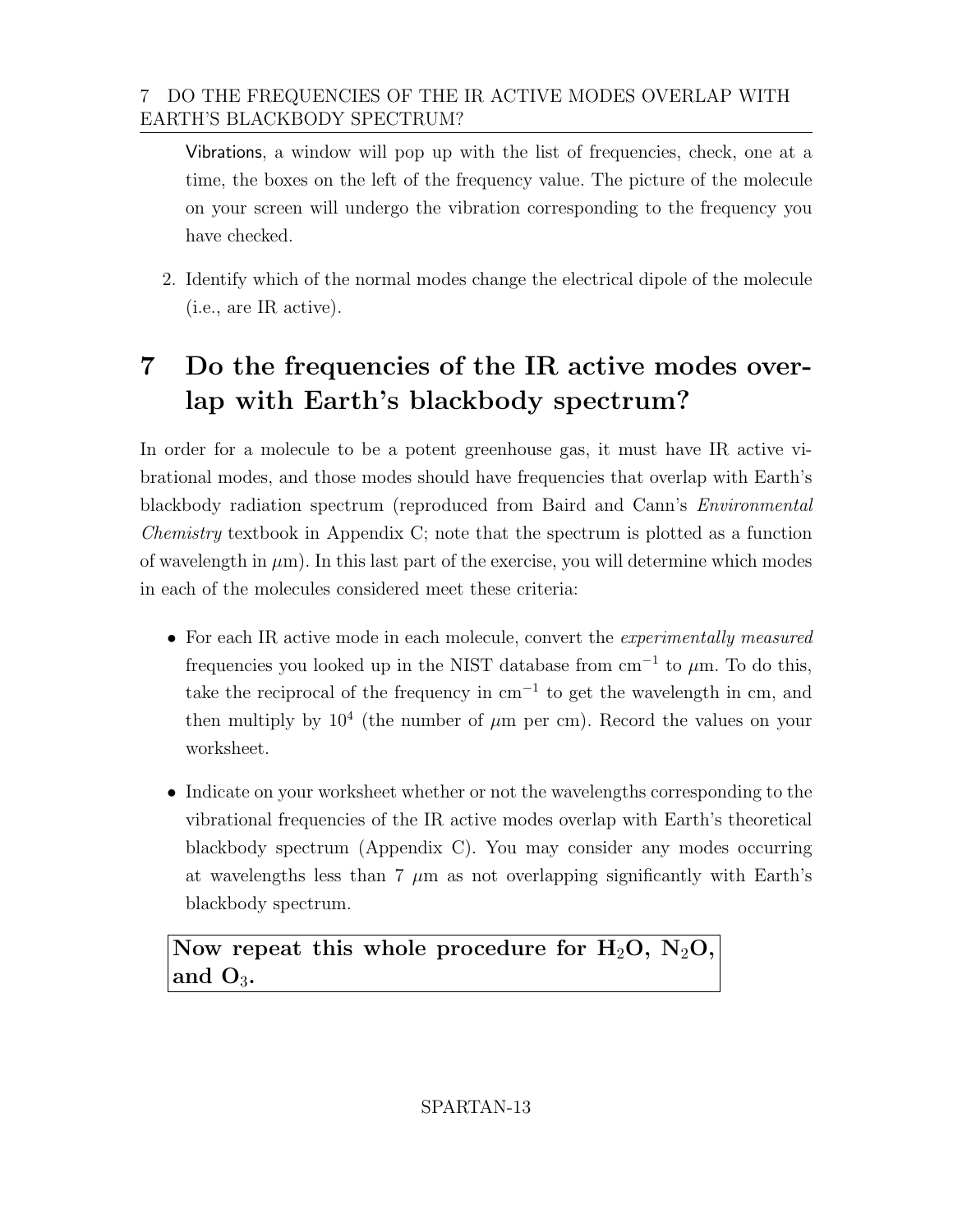## 8 Appendix A – Basis Sets

Typically, the quantum calculations for molecules are performed as LCAO MO, i.e. Linear Combination of Atomic Orbitals - Molecular Orbitals. This means that molecular orbitals are formed as a linear combination of atomic orbitals (AO). Early, the Slater Type Orbitals (STOs) were used as basis functions due to their similarity to atomic orbitals of the hydrogen atom. Gaussian-type orbitals (GTO) can be used to describe the radial part of the wave function in order to simplify the computational task. When a linear combination of N GTOs is used to approximate the actual shape of the STO the resulting basis set is known as STO-NG (as STO-3G described above).

The number of basis function used to describe a single STO (also known as zeta) has been a measure for the goodness of the set. So that single zeta means one basis function per STO, double zeta means two basis function per STO, etc. Because valence electrons tend to be more involved in bond making a different number of basis functions are assigned to core and valence orbitals in split valence basis sets, with typically more basis functions per valence orbitals.

The basis sets from 3-21G(\*) to 6-311G<sup>\*\*</sup> are Pople's basis sets. Symbols like n-ijG or n-ijkG can be encoded as: n - number of GTOs for the inner shells; ij or ijk number of GTOs for basis functions in the valence shell. The ij notations describes sets of valence double zeta quality and ijk sets of valence triple zeta quality. The  $+$ symbol indicates that diffuse gaussian functions (i.e., GTO that decay slowly with distance from the nucleus) have been used for the heavy atoms; whereas the <sup>∗</sup> or ∗∗ symbols indicate that polarization functions (i.e., functions having higher values of L, the angular momentum, than those present in occupied atomic orbitals for the corresponding atom) have been added respectively to the heavy atoms and to the hydrogens and the heavy atoms.

Finally the  $cc$ -pVTZ basis set consist in a correlation-consistent  $(cc)$  polarized  $(p)$ valence triple zeta basis set of Dunning (where V denotes split valence kind of basis set and TZ stands for triple zeta, so that VTZ means that one basis function is used for the inner orbitals and three for the valence orbitals).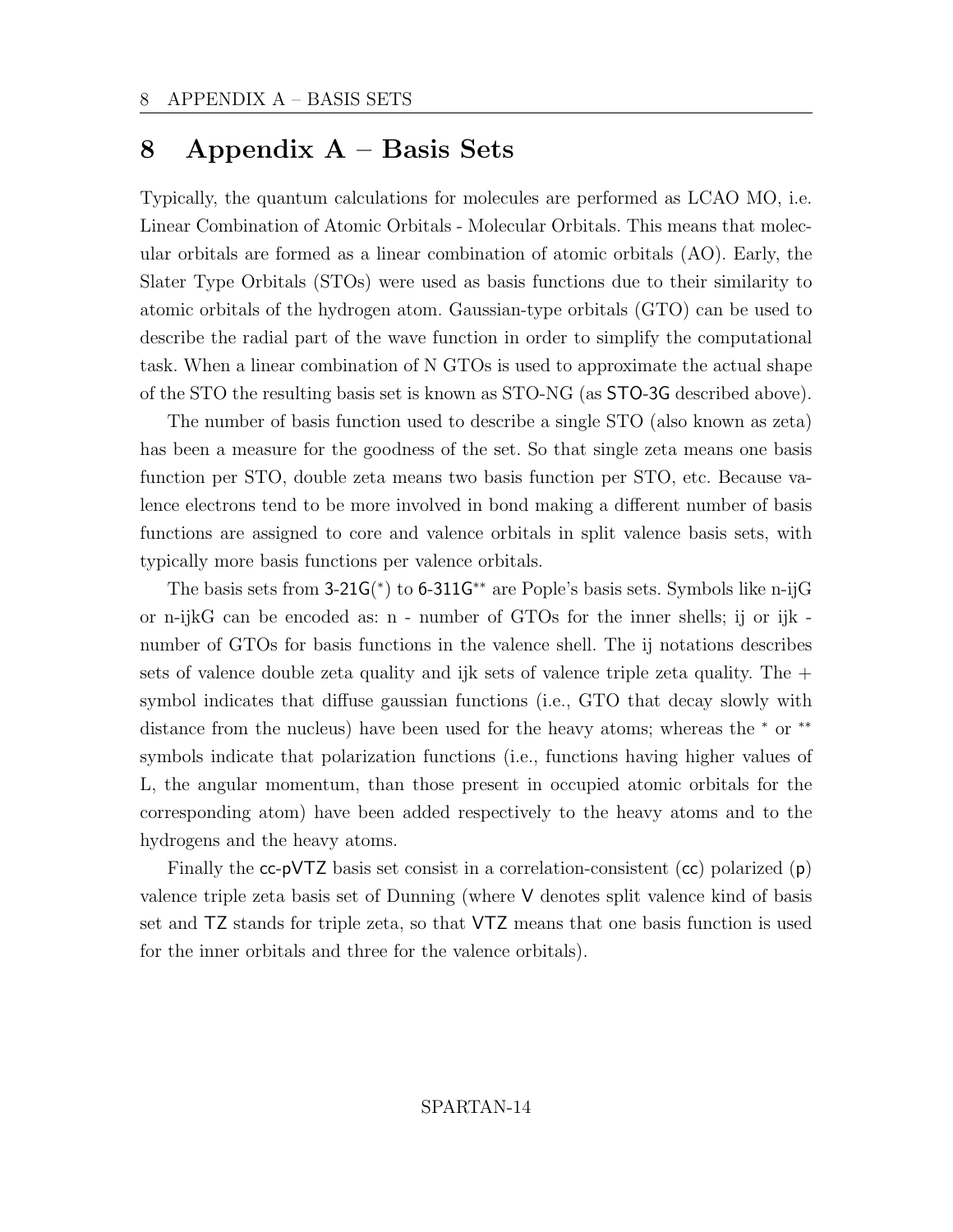# 9 Appendix B – Molecular Property Surfaces

(Electron) Density is a map of the surface that displays the molecules size and shape by displaying the surrounding electron cloud. The electron cloud is determined by selecting a probability that an electron would be found within a given volume (often 90% probability is used) and drawing a surface there. This surface then describes the volume with a 90% probability of finding the molecule's electrons within that space.

The electron density at isosurface values provides indication of overall molecular size.

- HOMO is an abbreviation for highest occupied molecular orbital; the HOMO is the molecular orbital of highest energy that is occupied by an electron. This surface will show the spatial area where it is most likely to find the electrons in that orbital.
- LUMO is short for lowest unoccupied molecular orbital; the LUMO is the molecular orbital of lowest energy that does not contain an electron. This surface will show the spatial area where it would be most likely to find an electron in that orbital if one were there.
	- Selection of two of the entries, "HOMO-" and "LUMO+", results in display of box alongside of the entry. This contains a number providing a decrement value from the HOMO and increment value from the LUMO, and so allows specification of any molecular orbital. This value may be changed.
- Potential (Map) refers to an electrostatic potential map. The potential is developed by determining the electrostatic force on a positive point-charge at all points at a given distance surrounding the molecule. Points where the point-charge would experience an attraction (negative charge) are displayed in red, and areas where the point-charge would be repelled by a positive charge are displayed in blue.